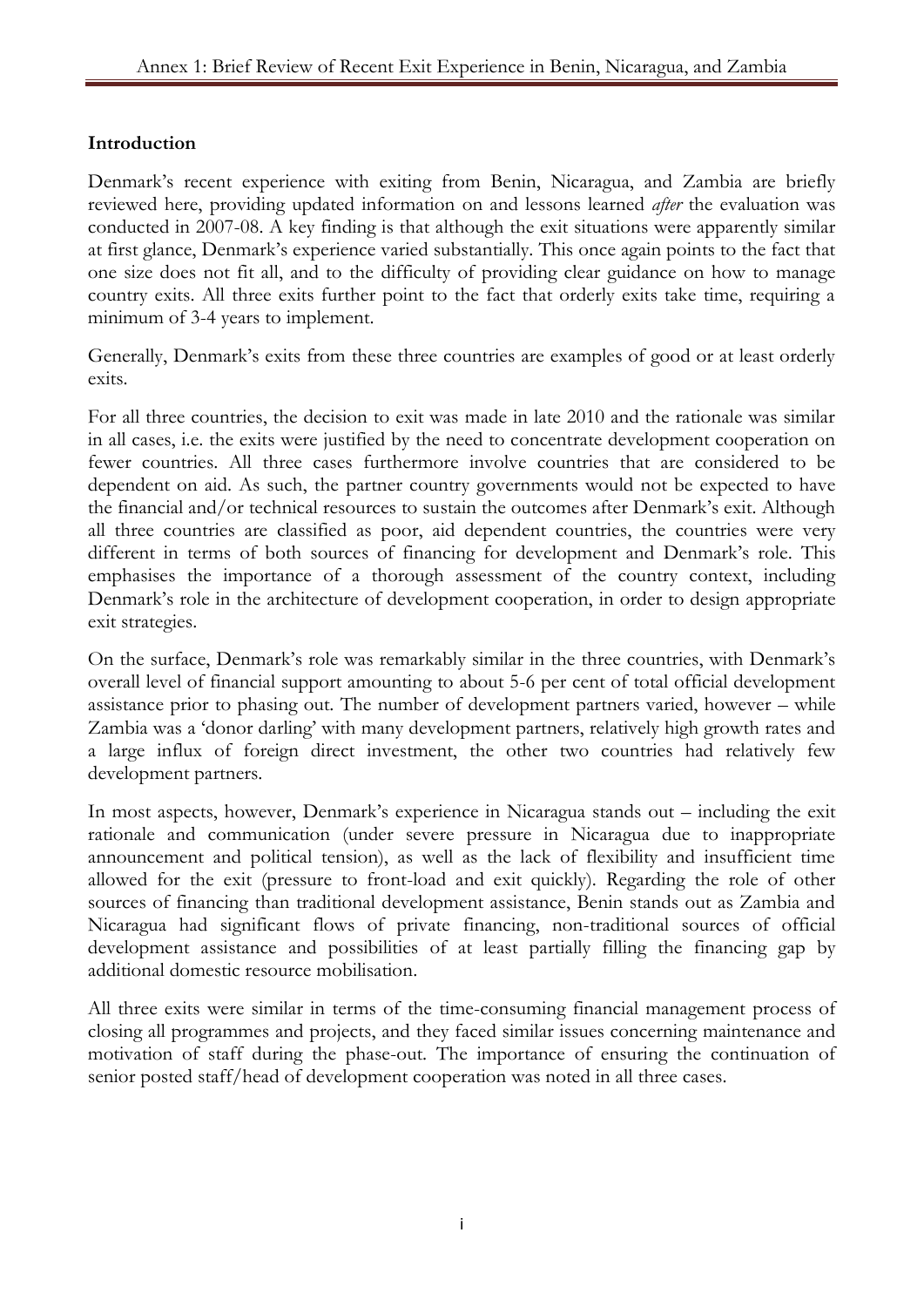## **BENIN**

Benin became a Danish priority country in 1992 with a country frame increasing to about DKK 220 million. The political decision to exit from development cooperation with Benin was made in the second half of 2010, justified by the need to concentrate Denmark's efforts in fewer countries and sectors. Early on, the exit period was fixed to 3-3½ years, with full closure of the representation by July 2014.

**Context:** With a gross national income per capita of only USD 710 p.a. in 2010, Benin remained a poor country despite annual average growth rates of 4.0 pct. throughout the past decade. Economic growth was insufficient to make a dent in poverty, only just matching

population growth. In 2010, Benin's cotton production and exports were hard hit by floods, leading to lower growth and a substantial balance-of-payments deficit. With strong support from the international community and prudent macroeconomic policies, macroeconomic balances were

| <b>Key Economic Data</b> | Ave.2000-10 | 2010  | 2011 | 2012 |
|--------------------------|-------------|-------|------|------|
| GNI/cap (Atlas, USD)     | 520         | 710   | 720  | 750  |
| GDP growth               | 4.0         | 2.6   | 3.5  | 5.4  |
| ODA (net, USD mn)        | 424         | 689   | 690  | 511  |
| <b>Aid Dependence</b>    |             |       |      |      |
| ODA/GNI(%)               | 9.42        | 10.59 | 9.50 | 6.80 |
| FDI/GNI (%)              | 1.00        | 0.81  | 2 22 | 2.12 |

restored in 2011-12. Since 1990, Benin had been a relatively stable democracy but while there were visible improvements in social sectors such as health and education, poverty remained high. Furthermore, the general governance environment had not improved, as there was limited progress on reduction of corruption and implementation of critical reform programmes. Finally, the business environment remained difficult and Benin did not manage to take advantage of the emergence of new donors and large-scale foreign private financial flows during the 2000s. As a result, foreign direct investment remained relatively low and Benin was highly dependent on *official* external flows to finance its development.

**Development cooperation:** With development financing dominated by official flows from

traditional development partners, development cooperation was to a large extent focused on aid effectiveness, in particular harmonisation of all partners in support of the national poverty reduction strategy. With annual disbursements of about USD 35 million, about 8 pct. of all official external flows came from Denmark. There were only few development partners in Benin, and Denmark played an important role being among the largest bilateral partners and acting as lead in education. The Danish priority sectors were education (DKK 198.5 million approved in 2005), transport (DKK 462.2 million approved in 2005), and water & sanitation (DKK 306.4 million approved in 2004). Denmark furthermore supported the agriculture sector (finalised in |

| <b>Top Ten donors of ODA</b> |     |  |
|------------------------------|-----|--|
| Ave. 2011-12, USD mn         |     |  |
| 1. United States             | 125 |  |
| 2. EU institutions           | 76  |  |
| 3.1DA                        | 70  |  |
| 4. France                    | 50  |  |
| 5. Germany                   | 49  |  |
| 6. Denmark                   | 35  |  |
| 7. IMF                       | 33  |  |
| 8. AfDF                      | 31  |  |
| 9. Belgium                   | 28  |  |
| 10. Netherlands              | 24  |  |

2011), as well as a large number of cross-cutting projects and programmes within good governance and thematic priority areas, including a general budget support programme.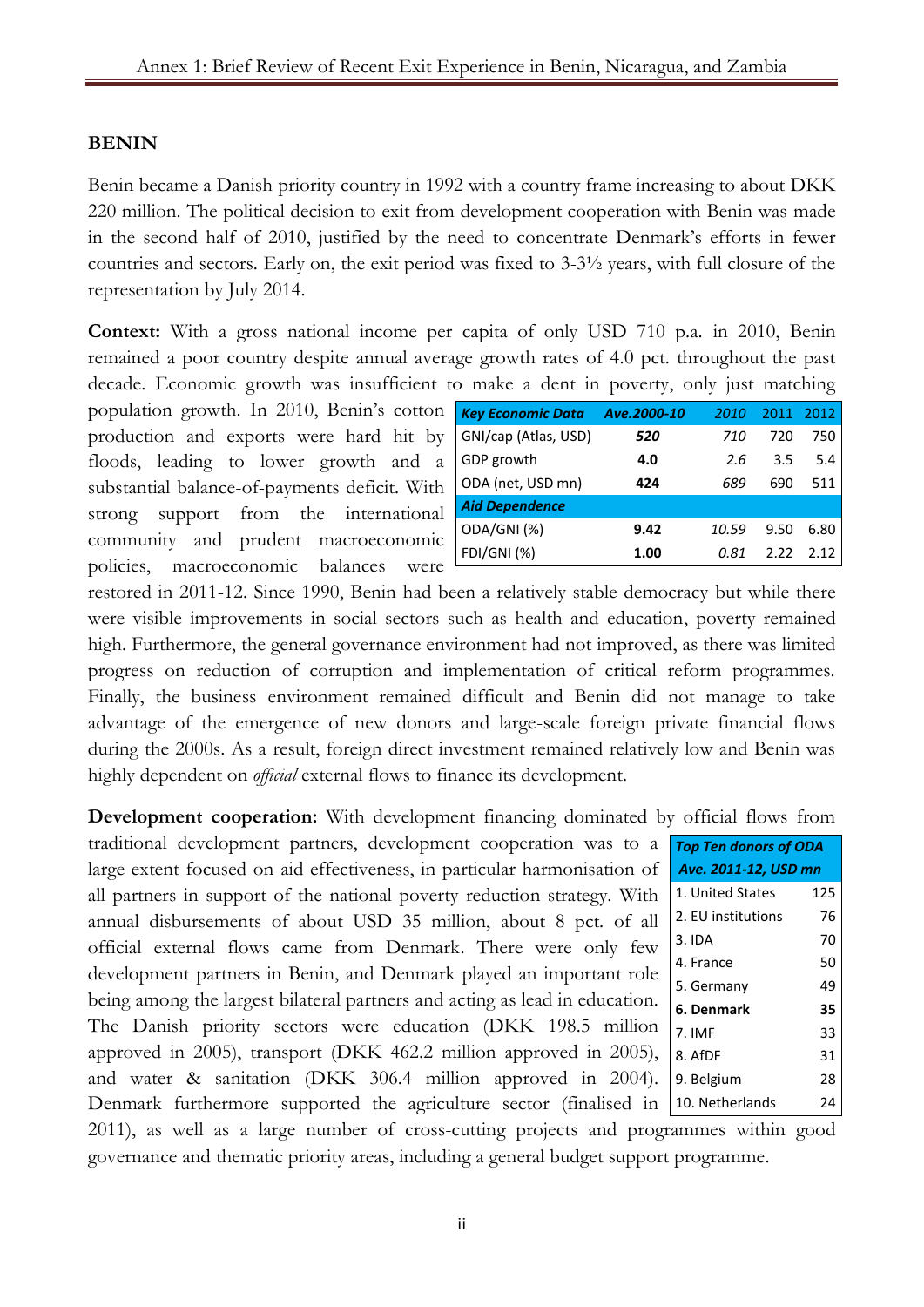**Key lessons of experience:** Denmark's phase-out from Benin highlights that orderly exits take time; the phase-out took about 3½ years and this provided only just sufficient time to wind up all activities. Denmark decided to exit from Benin at a time when harmonisation and alignment around national strategies and systems, as well as division of labour among development partners, were in focus. The exit decision came during an economic downturn due to adverse external events, notably extensive flooding. Furthermore, Denmark was the only Nordic development partner active in the country, which compounded the difficulties of not only exiting from development cooperation, but also closing down the Danish representation. The phase-out period of about 3½ years, however, allowed Denmark to hand over its most important responsibilities to other development partners, communicate with and include all relevant partners in elaborating the exit strategy, and it provided sufficient flexibility to fulfil not only Denmark's legal obligations but also its commitments. Against this background, the exit from Benin could be characterised as an orderly exit, well executed, but perhaps not widely understood and accepted by national partners.

With limited inflows of foreign private resource flows in the form of foreign direct investments, portfolio flows or private transfers (remittances), the financial gap left by Denmark's exit had to be closed by other official transfers (i.e. other development partners), domestic resources or sharp reductions in expenditures in key areas of Benin's national poverty reduction strategy. Given Benin's income level and fiscal pressures, compounded by the economic down-turn caused by both floods and the international economic environment, mobilising additional domestic resources to fill the gap was not an option in the short to medium term. In an effort to secure sustainability, the exit strategy therefore mainly focused on handing over the financial and technical contributions to other development partners. This task was difficult, given the limited number of development partners, including in the Danish priority sectors.

Benin's national poverty reduction strategy was developed in an era of increasing official development cooperation with focus on effectiveness and achievement of the Millennium Development Goals. At the time, there were no strong efforts by the international community to caution against rapidly increasing public expenditures (funded by development cooperation) or the financial/fiscal sustainability of the strategies. As a reflection of this trend, the Danish support did not include clear considerations regarding the sustainability of results or the prospects of financing the expenditures by domestic resources. Rather, the support focused on supporting the national strategies, as well as on harmonisation and alignment of development cooperation. Thus, the potential to sustain outcomes after the exit primarily hinged on handing over to other development partners. In this spirit, a tentative agreement concerning country concentration was reached in which the Netherlands would exit Burkina Faso, while Denmark would phase out in Benin. As part of this agreement, the Netherlands would fill the financial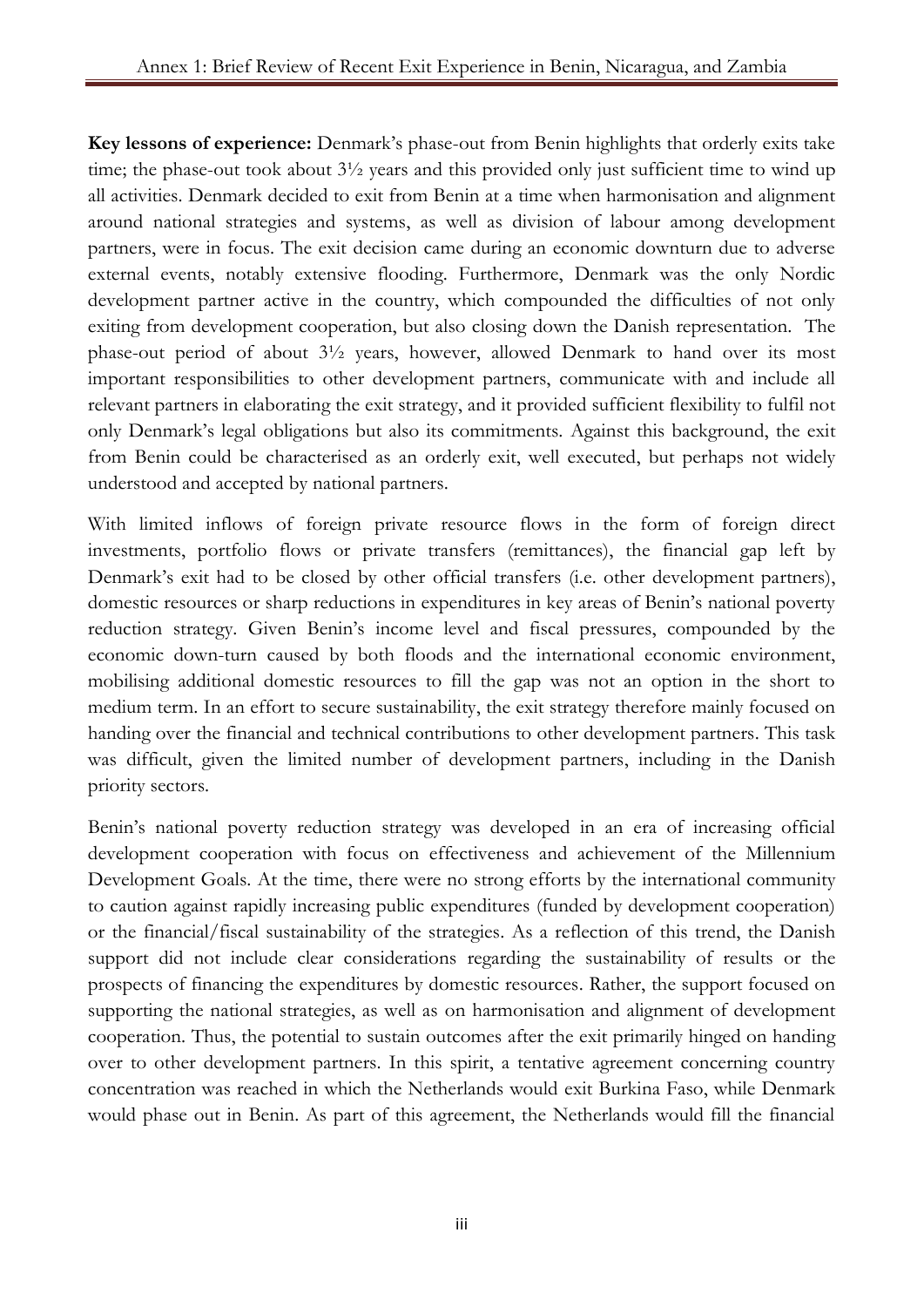gap left by Denmark in Benin. In terms of technical support, the lead role in education was eventually assumed by UNICEF.

From the decision to exit was made, strong efforts were made by the representation to communicate to partners and engage them in the development of the exit strategy. This included international, national, and local partners, public as well as private (notably civil society organisations). Two new support programmes were under preparation in education and transport – and in order to fulfil Denmark's commitments, the planned programmes were replaced by 2-year 'exit' programmes in order to secure a smooth transition. Thus, exit programmes for transport (DKK 100 million) and education (DKK 125 million) were approved in late 2011 – these programmes were fully implemented and disbursed by the end of 2013. No new areas of intervention were ventured into during the phasing out, as emphasis was firmly on consolidation of achievements and preparation of handing over the lead role in the education sector. Although sector budget support in education was considered in the exit programme, Denmark opted for consolidation of achievements through existing mechanisms.

**Financial management:** At the end of 2010, the Danish representation had a large back-log of outstanding accounts – including from many smaller projects dating back years. In order to ensure that all projects could be formally closed, the Embassy prepared a separate plan for securing final accounts and audits – noting that it would be both time-consuming and humanresource heavy to ensure full and proper accounting of all outstanding projects and programmes. A special issue for the representation was accounting for general budget support, which is based on approval of the annual audited government accounts. Although the accounts were audited, the formal approval had not been done regularly – and after some time, it was decided to close the Danish accounts on the basis of the audited government accounts, rather than await clearing of the back-log in the government system. The contracts of two local staff were extended by a few months beyond representation closure to finalise the last few remaining issues.

**Human resources:** Two main lessons emerge from the experience of phasing out in Benin. Firstly, the presence of senior posted staff is critical to ensure the appropriate communication and follow-up with officials and policy-makers in the recipient country. The continuity of the deputy in the Danish representation throughout the phasing-out was instrumental vis-à-vis both partners and employees at the Danish representation. Secondly, phasing out is humanresource intensive – maintenance of staff (notably local staff) throughout the phase-out period is critical to ensure a smooth transition, as well as closing down activities. A huge challenge was to keep staff motivated and maintain high standards – but clarity on the timing and conditions of the exit, as well as the continuity of senior posted staff proved important in maintaining staff morale and active engagement in relevant fora. In addition, the representation utilised all support facilities available, including support for managing the transition. This included support to local staff for preparing CVs, participating in competence development, and finding new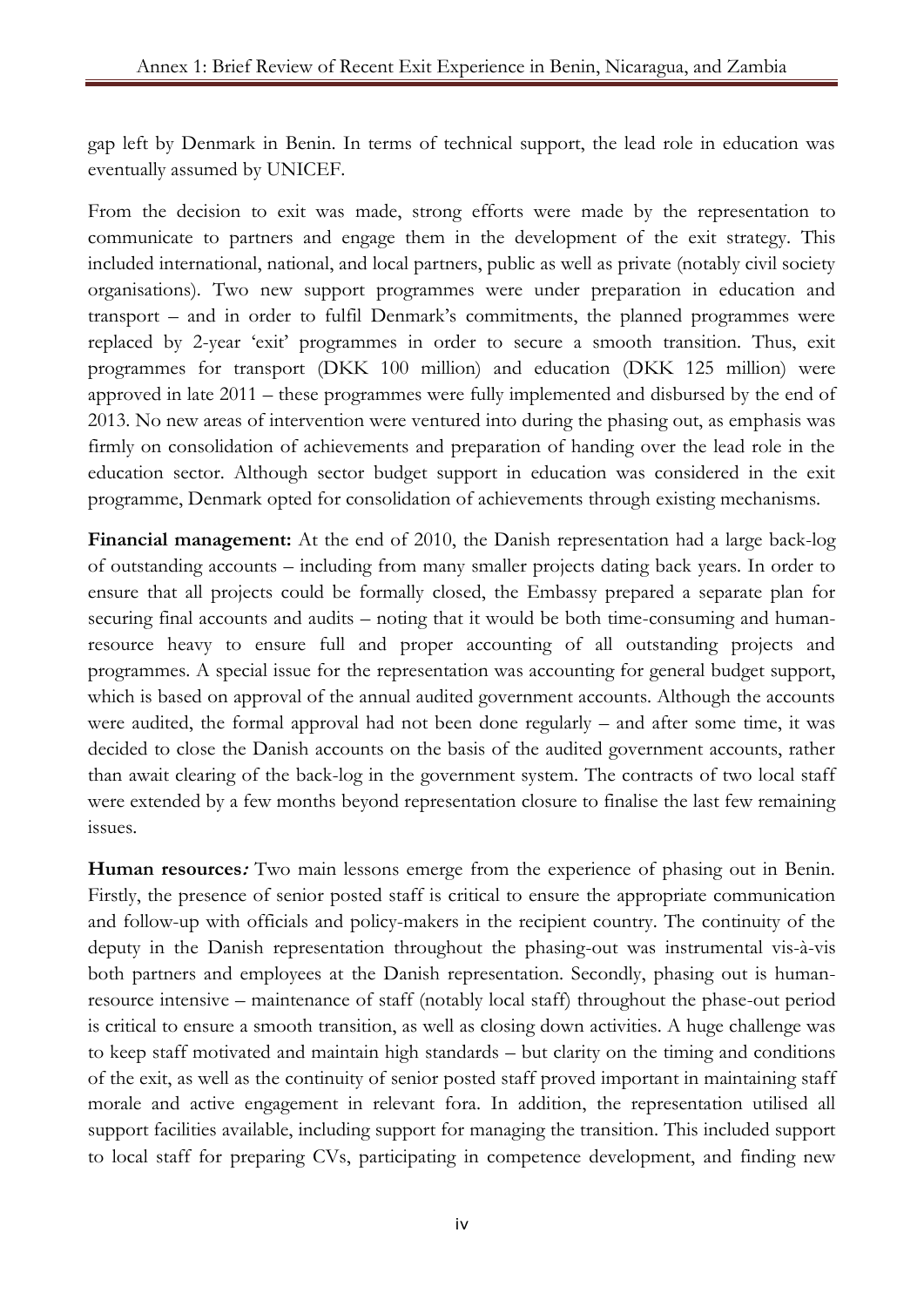employment.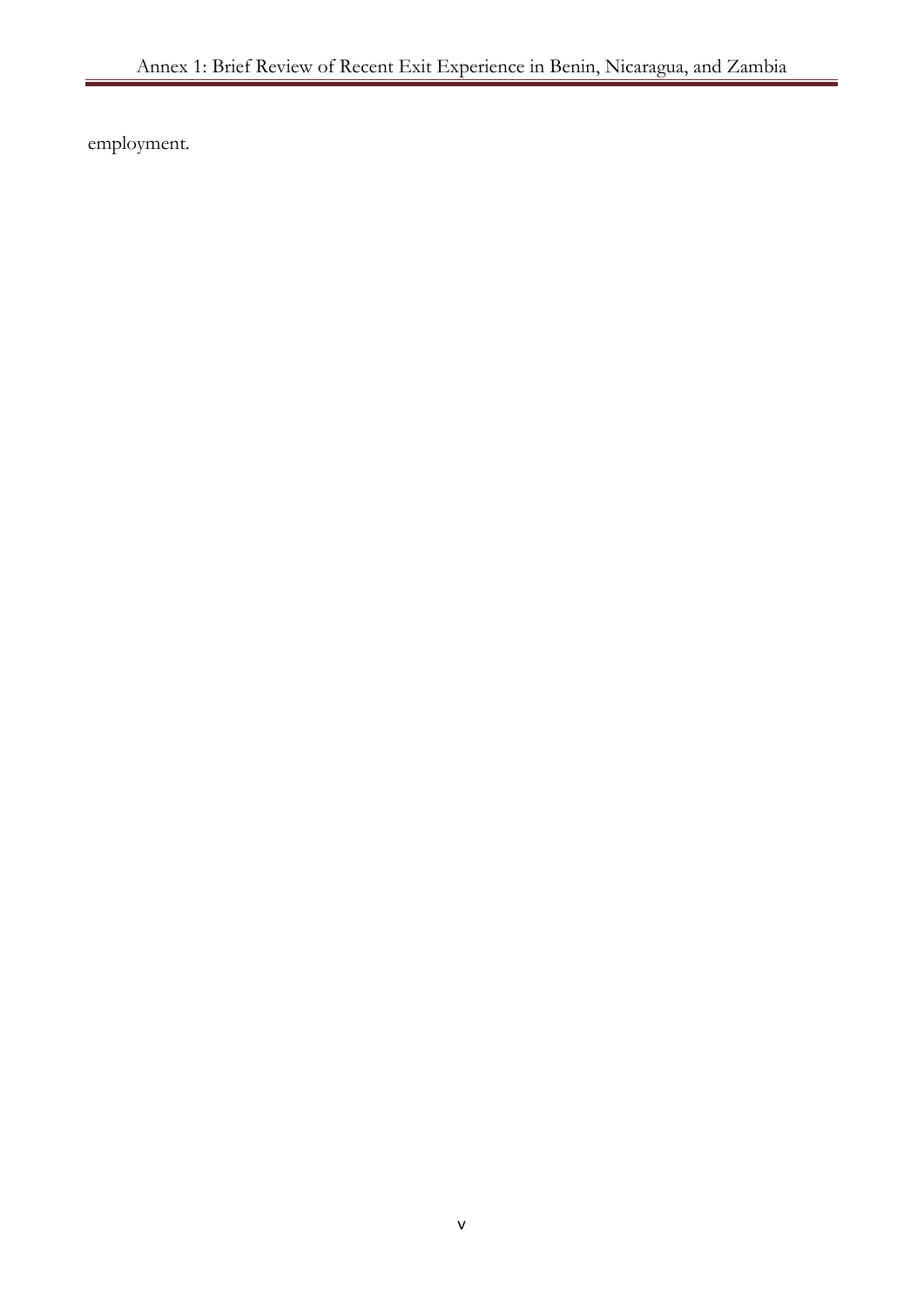## **NICARAGUA**

Nicaragua became a Danish priority country in 1993 with a country frame increasing to DKK 180 million in 2008. The rationale for exiting was the strong political tensions and Danish concerns over human rights abuses, although the need to concentrate Denmark's efforts in fewer countries and sectors was initially used as justification. The exit was decided in early 2010 and had to be carried out as quickly as possible, with due respect for both legal obligations and commitments to partners. In the event, the last disbursements took place in 2011 and the Danish representation was closed in 2012, with final closure of accounts only done in 2013.

**Context:** With gross national income per capita of about USD 1,500 p.a. in 2010, Nicaragua ranked in the higher income bracket of poor countries. Nevertheless, Nicaragua remained the poorest country in Central America and among the poorest in Latin America. Annual economic

growth rates fluctuated significantly but remained insufficient to reduce poverty rates. Since 2007, Nicaragua has been ruled by the Sandinistas, which has implied dramatic political changes throughout society. Increasing political interference and non-democratic tendencies, as well as no

| <b>Key Economic Data</b> | Ave.2000-10 | 2010         | 2011  | 2012  |
|--------------------------|-------------|--------------|-------|-------|
| GNI/cap (Atlas, USD)     | 1,171       | <i>1.470</i> | 1,600 | 1,690 |
| GDP growth               | 3.0         | 3.3          | 7.3   | 3.4   |
| ODA (net, USD mn)        | 783         | 662          | 694   | 532   |
| <b>Aid Dependence</b>    |             |              |       |       |
| ODA/GNI(%)               | 12.70       | 7.61         | 7.19  | 5.14  |
| FDI/GNI (%)              | 4.83        | 5.84         | 10.03 | 7.78  |

replacement of, or commitment to the overall national planning framework agreed upon with the previous government, seriously complicated the continuation of development cooperation. Official development cooperation with traditional partners was reduced, while technical and financial cooperation with 'new' development partners, notably Venezuela, increased sharply. In addition, foreign direct investment increased, surpassing official flows. Thus, although Nicaragua remained dependent on official development assistance, the importance of development financing from traditional partners was sharply reduced.

**Development cooperation:** With annual disbursements of DKK 166 million in 2010,

Denmark was among the five largest bilateral development partners. With extended delays in formulating a national development plan/strategy, most European partners were phasing out of development cooperation at the time. Denmark decided to speed up the exit after prolonged discussions concerning Danish support to civil society ended unresolved. Danish support was concentrated on transport (DKK 395 million), environment (DKK 200 million), and education (DKK 185 million), all approved in 2005. In addition, Denmark provided substantial cross-sector support to civil society (including participation and advocacy, legal rights of women, and broader human rights). All bilateral development partners, including Denmark, had already

| <b>Top Ten donors of ODA</b> |     |  |
|------------------------------|-----|--|
| Ave. 2011-12, USD mn         |     |  |
| 1. IDB                       | 167 |  |
| 2. IDA                       | 55  |  |
| 3. United States             | 53  |  |
| 4. Russia                    | 42  |  |
| 5. Spain                     | 42  |  |
| 6. EU institutions           | 35  |  |
| 7. Japan                     | 30  |  |
| 8. Denmark                   | 22  |  |
| 9. Germany                   | 22  |  |
| 10. Switzerland              | 22  |  |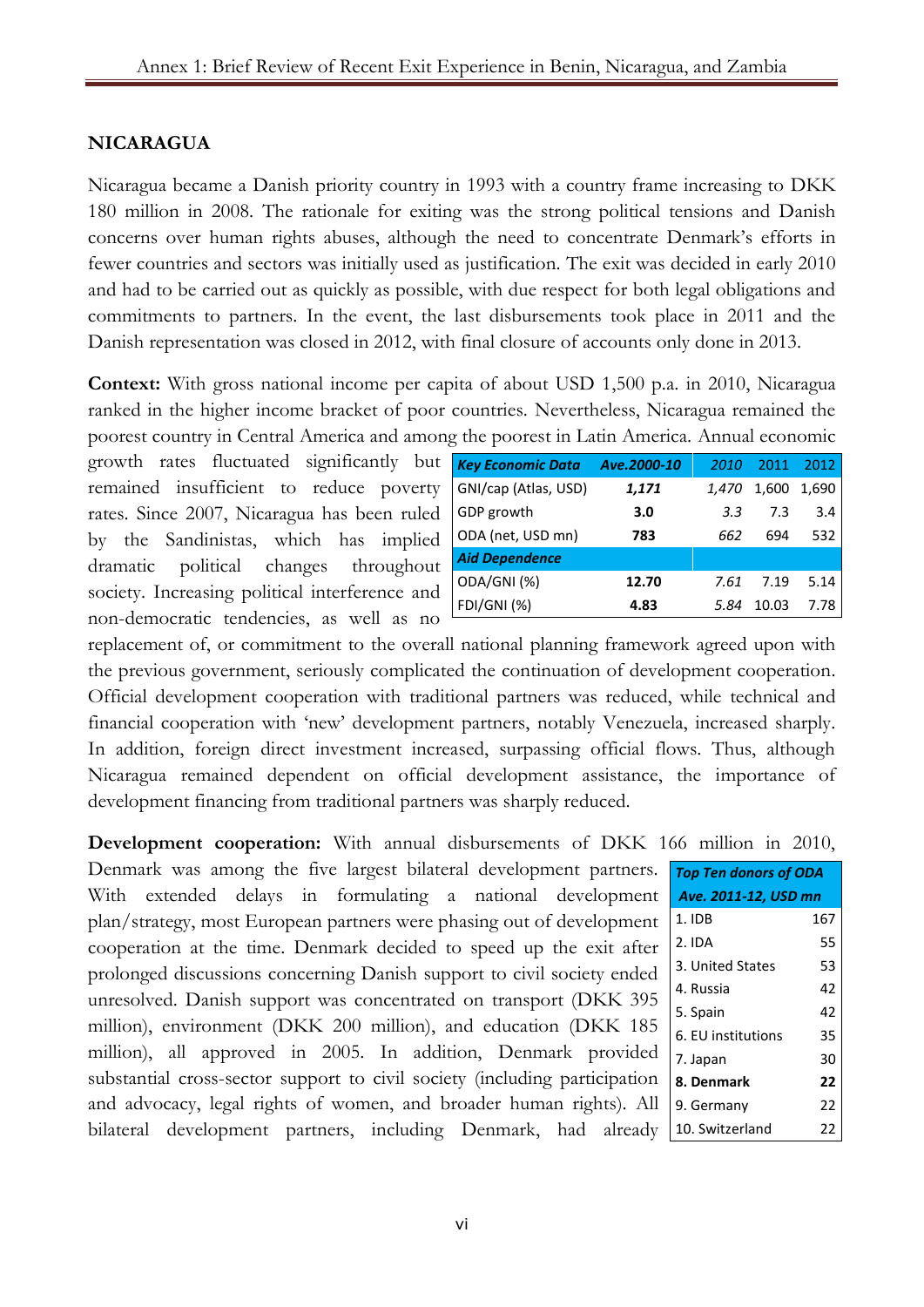suspended general budget support and the Danish assistance programme had been reduced and revised several times prior to the decision to exit.

**Key lessons of experience:** Denmark's experience in Nicaragua highlights that 2-2½ years is insufficient to ensure implementation and full closure of all accounts, despite frontloading of some disbursements. In the highly charged political environment, the decision to exit should have been communicated directly to top levels of government and could have provided an unambiguous rationale for the decision. The limited number of development partners complicated the task of trying to fill the financial gap, which proved particularly difficult for civil society organisations. Strong engagement by the Ambassador and continuation of the previous head of development cooperation at the representation (through a separate contract) was instrumental in securing a responsible exit from Nicaragua – and was critical to boost staff morale, both in key partner organisations and at the representation.

At the time of phasing out, the context for development cooperation was dominated by significant political differences between traditional development partners and the Government of Nicaragua. Due to the difficulties of implementing already agreed support programmes and sharp differences on the role of civil society organisations had led to frequent changes in Denmark's portfolio over several years prior to the exit decision. Increasing emphasis had been given to collaboration with local governments in some (autonomous) regions in the country, as well as civil society organisations, rather than working with national government institutions. With the clear objective of exiting as fast as possible, while respecting both obligations and commitments, no new programmes were committed. Some disbursements were frontloaded but technical support was still required to secure appropriate implementation. As most other bilateral partners were also in the process of exiting, filling the technical and financial gap left by Denmark was not possible. Therefore, the main focus of the exit strategy became to consolidate achieved results, in particular the local government system of rural road maintenance. Sufficient flexibility was available in the programmes to provide for a gradual reduction in support to key civil society organisations and thereby assist their adaptation to lower levels of funding.

Appropriate communication of the decision to exit was rendered impossible, as the news reached the media prior to any official communication from the representation. As the rationale provided for the exit was unclear, communication with Nicaraguan politicians and senior officials was difficult and hampered their engagement in securing an orderly exit from the country. Instead, the Ambassador communicated the strong political differences, which enabled cordial relations with most direct partners, regardless of their political affiliations. Communication should have been handled differently, with clear communication to the highest level prior to publicly announcing the decision. While strong engagement by national partners in the implementation of Denmark's programmes could not be expected, better communication would probably have eased bilateral relations and reduced concerns of both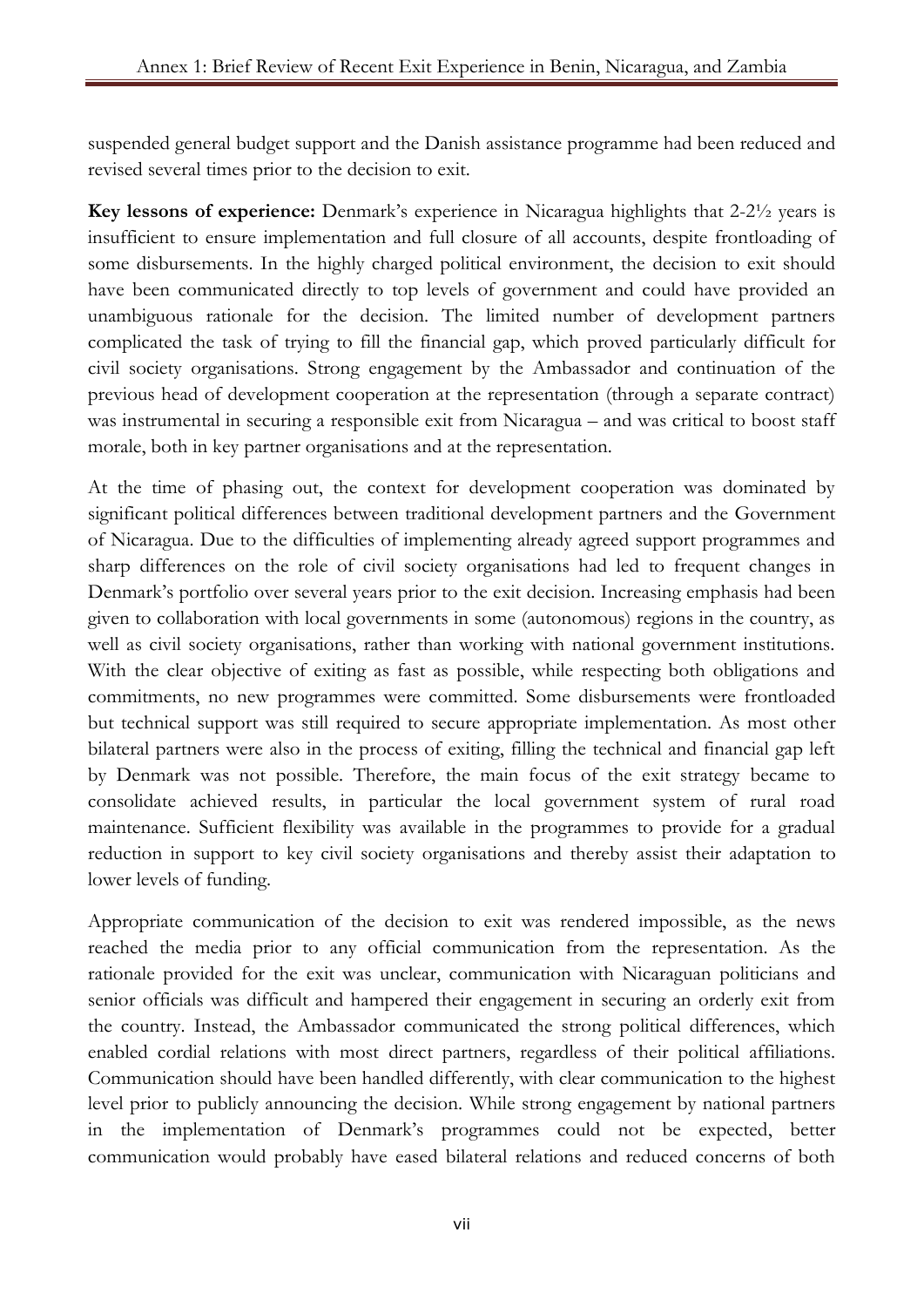local government and civil society partners. To counteract the negative image, the Danish representation made great efforts to collect and widely disseminate the results of the cooperation with Denmark throughout the almost two decades, i.a. producing accessible information on a widely distributed CD-ROM. Such documentation and dissemination proved useful in counter-acting the negative image of Denmark, especially for partners in local governments. It is considered to be best practice when disengaging from long-term cooperation. Other development partners, including Sweden, used a similar approach when phasing out of Nicaragua.

The administrative burden of properly closing down all activities was large, partly due to the numerous outstanding accounts of completed projects, as well as ongoing activities. This required concerted efforts from all staff, whose knowledge of the programmes was invaluable. At the time of closure of the representation, twelve projects remained outstanding. This was resolved by entering into a contractual arrangement with the previous head of development cooperation, who had retired in Nicaragua. This made it possible to ensure continuity of both technical and administrative support, even after formal closure. In this manner it was possible to provide the support required to ensure proper implementation at the local government level and safeguard the notable results achieved in securing a sustainable mechanism for maintaining and investing in rural infrastructure.

On the human resource side, the challenges to maintain staff and their motivation were notable, not least due to the strained relations in a politically charged environment. Through the strong personal engagement of and clear communication from management, it proved possible to maintain a high degree of loyalty from the local staff members who decided to stay during the phase-out. The dedication and professionalism of staff was exemplary and although local staff were placed in a difficult situation, their strong dedication and professionalism proved instrumental in limiting the negative effects of the Danish decision to exit. Staff members were supported in the ways possible, including through selected competence development and personal recommendations from the Ambassador in seeking alternative employment.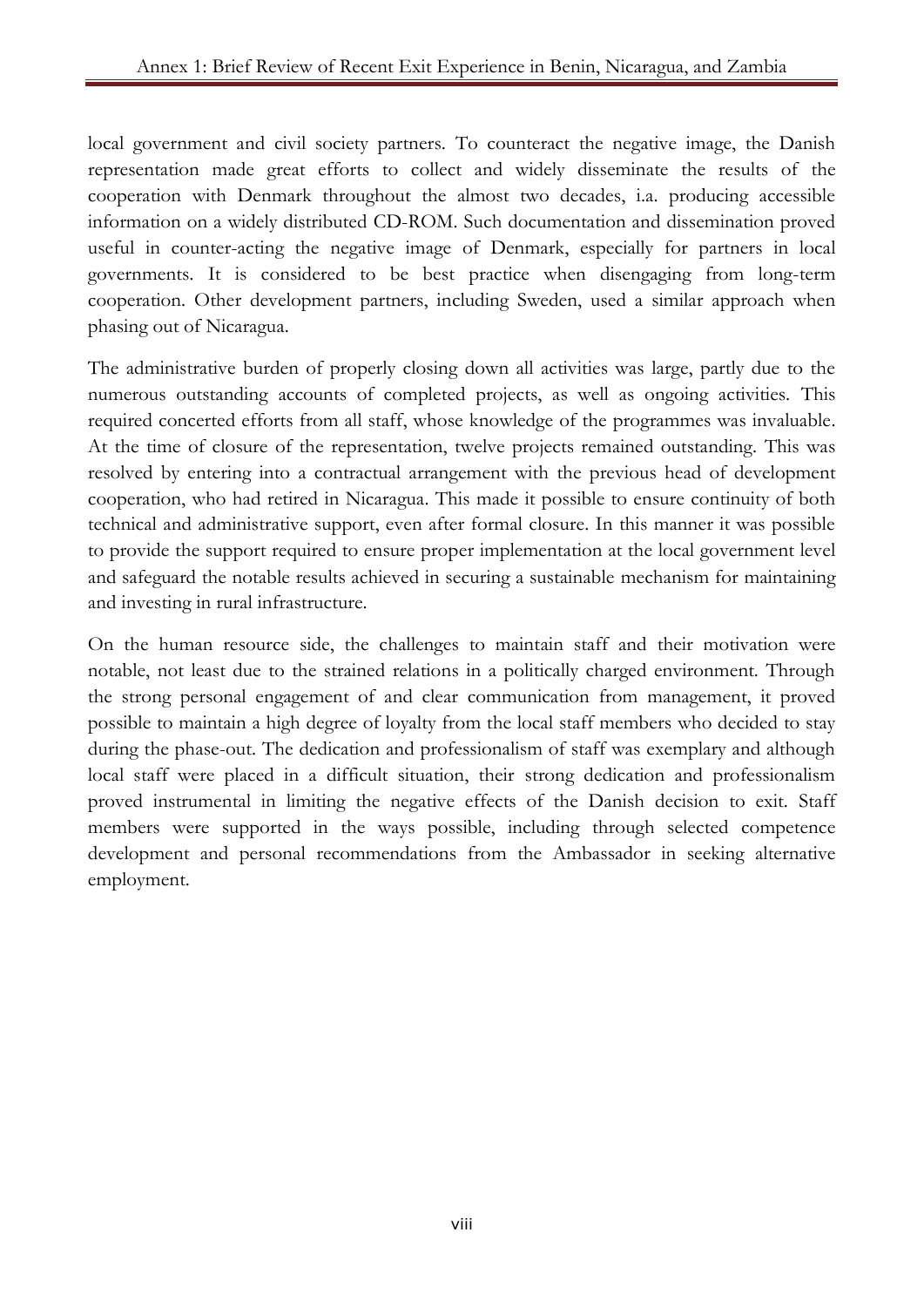## **ZAMBIA**

Zambia became a Danish priority country in 1992 with a country frame increasing to about DKK 250 million. The political decision to exit from development cooperation with Zambia was made in the second half of 2010, justified by the need to concentrate Denmark's efforts in fewer countries and sectors. Early on, the exit period was fixed to be 3 years, with full closure of the representation by the end of December 2013.

**Context:** Although Zambia remained a poor country, average incomes more than doubled during the 2000s, as Zambia's economic growth rates increased to more than 7 pct., fuelled by high commodity prices and record harvests. Zambia weathered the global economic crisis

remarkably well, quickly returning to trend growth of more than 6 pct. Nevertheless, poverty rates remained high with significant increases in income inequality. The Zambian government explicitly sought to become independent from development cooperation, instead seeking bilateral partnerships based

| <b>Key Economic Data</b> | Ave.2000-10 | 2010  | 2011  | 2012  |
|--------------------------|-------------|-------|-------|-------|
| GNI/cap (Atlas, USD)     | 610         | 1,080 | 1,180 | 1,410 |
| GDP growth               | 5.4         | 7.6   | 6.8   | 7.3   |
| ODA (net, USD mn)        | 1,002       | 914   | 1,035 | 958   |
| <b>Aid Dependence</b>    |             |       |       |       |
| ODA/GNI(%)               | 15.81       | 6.16  | 5.74  | 4.73  |
| <b>FDI/GNI (%)</b>       | 7.45        | 11.66 | 6.14  | 5.26  |

on commercial relations. On average during the 2000s, Zambia could be characterised as an aid dependent country, with official development assistance (from DAC partners) contributing more than twice as much to gross national income than foreign private flows. Furthermore, official development assistance contributed significantly to financing the balance of payments and, perhaps most importantly, contributed very significantly to public expenditures. This picture changed dramatically, however, with foreign direct investment increasing sharply and remaining at relatively high levels despite the global financial and economic crisis, as well as spreading beyond the copper sector. In addition, 'new' development partners (notably China) became increasingly important as financiers, not least in large-scale infrastructure.

**Development cooperation:** At the time of exit, Zambia had development cooperation with many partners. In this context, and despite being the 8<sup>th</sup> largest development partner (and 5<sup>th</sup>

largest bilateral), Denmark's role was strictly limited and the task of finding alternative sources of financing to fill the gap left by Denmark was relatively easy. The Danish priority sectors were water and sanitation ((DKK 245 million approved in 2005), transport (DKK 400 million approved in 2007), and education (DKK 115 million approved in 2007). In addition, Denmark had recently launched support to the environment sector, as well as numerous cross-cutting projects and programmes within good governance and thematic priority areas. Two new 'exit' programmes were approved in 2011, in water (DKK 130 million) and roads (extended and re-formulated), respectively.

| <b>Top Ten donors of ODA</b> |     |  |
|------------------------------|-----|--|
| Ave. 2011-12, USD mn         |     |  |
| 1. United States             | 291 |  |
| 2. Global Fund               | 94  |  |
| 3. EU institutions           | 92  |  |
| 4. United Kingdom            | 88  |  |
| 5. IDA                       | 79  |  |
| 6. Norway                    | 66  |  |
| 7. Japan                     | 47  |  |
| 8. Denmark                   | 44  |  |
| 9. Germany                   | 37  |  |
| 10. Sweden                   | 32  |  |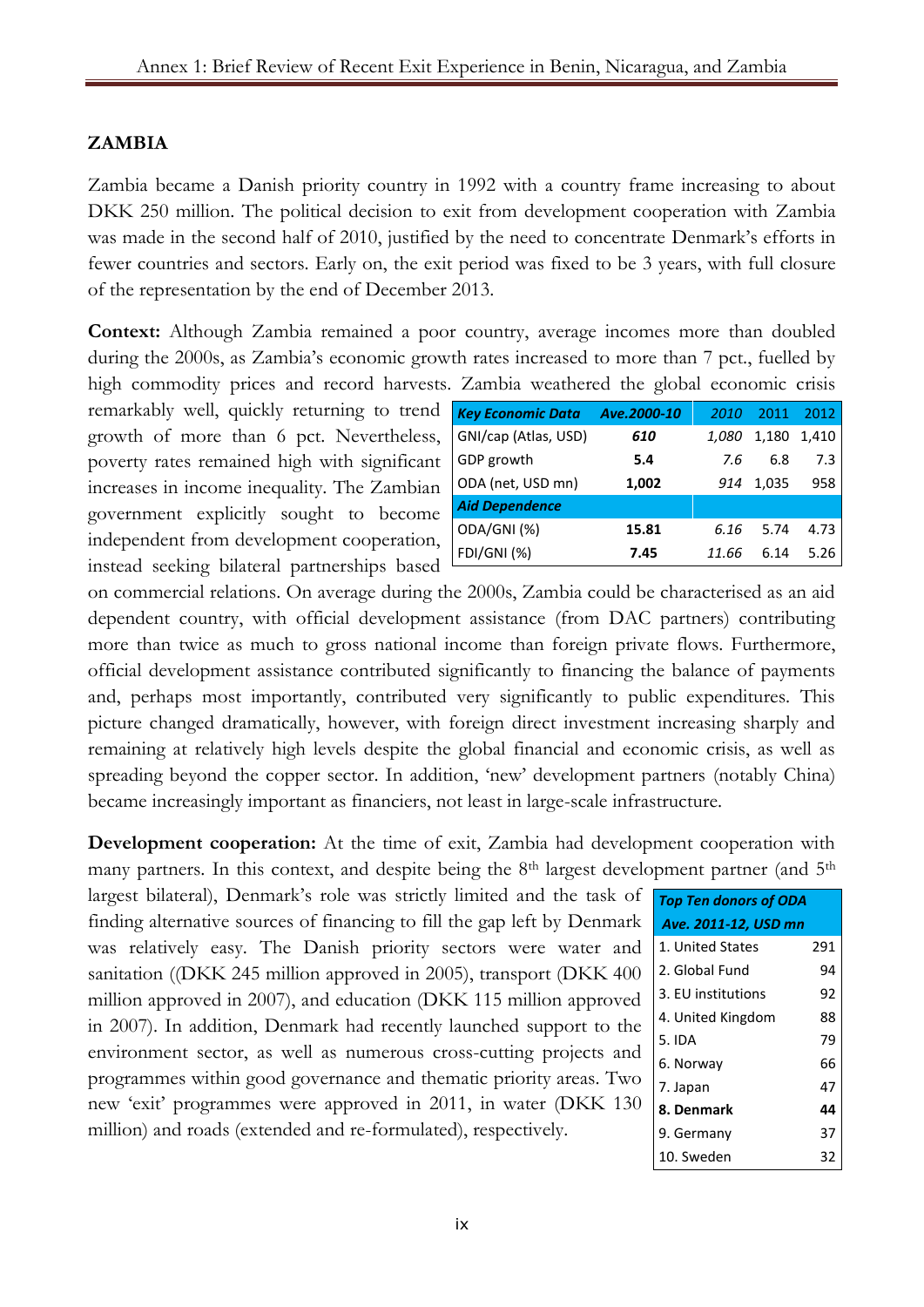**Key lessons of experience:** Zambia was clearly a country on its way to become independent of official development assistance. The increasingly visible corruption even at high levels, limited shared values geopolitically (notably vz. Zimbabwe) and the general deterioration in relations with development partners, contributed to the Danish exit. Against this background, Denmark's exit from Zambia must be characterised as successful. Nevertheless, an earlier and stronger focus on other aid modalities (such as Denmark Business Finance and development of 'innovative' financing mechanisms) might have paved the way for a transformation, with focus on commercial relations.

Although Zambia made visible progress in achieving most of the Millennium Development Goals and was a 'donor darling' with many partners, the general governance environment appeared to be deteriorating, with increasing violation of human rights, as well as rampant and large-scale corruption, including in one of Denmark's priority sectors. This led to some traditional development partners withholding some disbursements and to a need for reformulation of the Danish support to transport. With substantial inflows of foreign direct investment and considerable financial flows from 'newer' development partners, Zambia was no longer heavily dependent on official inflows and clearly expressed an interest in becoming independent of what was considered to be undue interference in domestic affairs. Rather, the government sought investments from private foreign companies. More might have been done to explore increased financing from domestic resources – but notwithstanding the good fiscal position in Zambia, the financial gap left by Denmark was mainly filled by other development partners.

Communication of the decision to exit was relatively straightforward, at both the political and technical level, given the three years allocated for the Danish withdrawal and flexibility exhibited by the approval of two 'exit' phases, i.e. a new 2-year programme in the water sector and a 2-year programme in the roads sector via a re-formulated programme focused on the local government level in two regions. Thus, Denmark was able to fulfil both legal obligations and commitments. No new areas of intervention were ventured into during the phasing-out, and the focus was firmly on consolidation. Efforts to sustain outcomes were mainly focused on the water sector, where Denmark had a lead role. This was accomplished by handing over the lead role to Germany, thus executing an already planned shift among development partners.

With the good economic prospects of Zambia and a relatively sound business environment, Denmark might have explored the development of 'new' financing modalities and the possibilities of establishing stronger commercial relations with Zambia. The presence of the Danish business community was, however, limited and Denmark's programme did not focus on private sector development. Despite this, the preparation of a loan through Danida Business Finance, which had been under way for some time, was continued.